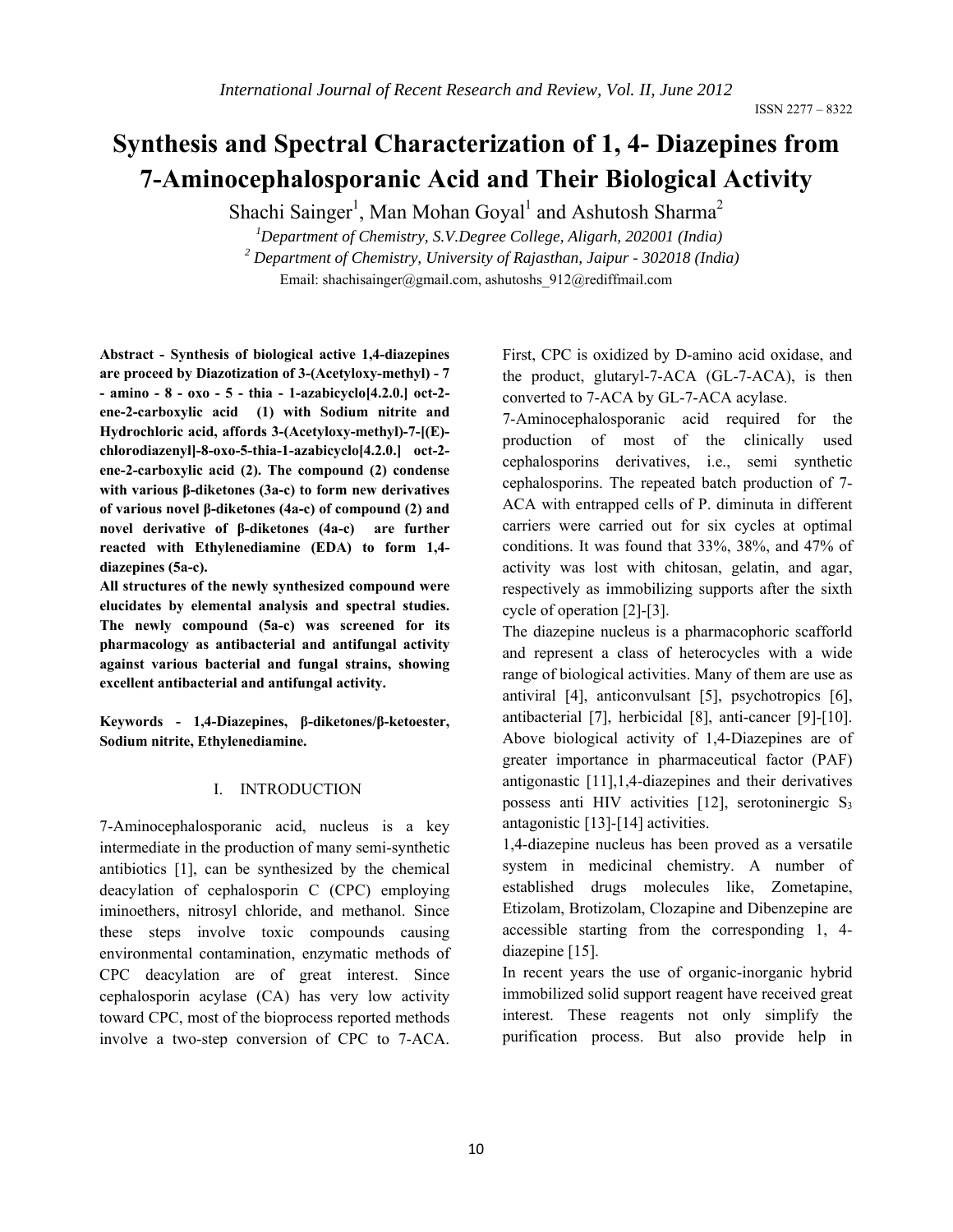preventing release of reaction residue in to the environment. Many methods are reported in literature for the synthesis of 1, 4-diazepines [16].

In continuation of our ongoing research program to develop new reagent and synthetic procedure for the synthesis of heterocyclic compound [17]-[21], we report here a new convenient methods for the synthesis of diazonium salt containing 1,4-diazepine due to their importance in medicinal chemistry [22] to achieve this target we had synthesized β-diketones/βketoester (4a-c) which were condensed with EDA to obtain the corresponding substituted 1,4-diazepines (5a-c) with high yields.

## II. EXPERIMENTAL WORK

## *A. General procedures*

7-Aminocephalosporanic acid, sodium methoxide and β-Diketones were used as precursors for synthesis. Solvents were purified before use. Melting points were determined by open capillary method and are uncorrected. The purity of the compounds was checked by thin layer chromatography (TLC) on silica gel. A mixture (7:2:1) of benzene: ethanol: ammonia was used as eluent to run the spot of the individual complexes solubilized in methanol. The observed movement of a single spot on the TLC plate confirmed that the complexes do not contain impurities.

The elemental analysis (C, H, N) of compound was performed on Carlo Erba-1108 elemental analyzer, their result were found to be in good agreement with the calculated value. The IR spectra were recorded on a Nicolet-Magna-FT-IR-550 spectrometer in using KBr pellets. <sup>1</sup>H NMR spectra were run on model DRX 300 at 300.13 and 75 MHz respectively.

# *B. Synthesis of 3-[(acetyloxy) methyl]-7-[(E) chlorodiazenyl]-8-oxo-5-thia-1-azabicyclo [4.2.0] oct-2-ene-2-carboxylic acid (2)*

Pure 7-Aminocephalosporanic acid (2.72g., 0.01 M) HCl (3.64 ml, 0.1M) (1) and 3ml. water was taken in a round bottomed flask and stirred it 10 minute on a magnetic stirrer at temperature of 0-5º C. Then added NaNO<sub>2</sub> (0.759 g, 0.01 M) and 3ml water solution, temperature of the reaction mixture was maintained between 0-5º C. Thus diazonium salt remained in the solution.

*C. Synthesis of 3-[(acetyloxy) methyl]-7-[(E)-(2, 4 dioxopentan-3-yl/1, 3-dioxo-1-phenylbutan-2-yl/1, 3 dioxo-1,3-diphenylpropan-2-yl ) diazenyl]-8-oxo-5 thia-1-azabicyclo [4.2.0] oct-2-ene-2-carboxylic acid (4a-c)* 

Placed sodium methoxide (1.0g., 0.02 M) and βdiketones/β-ketoester (3) (0.01mole) in a dry round bottomed flask fitted with a guard tube and stirred it for one hour on a magnetic stirrer at a temperature of 50°C, until a creamy mass was obtained. The compound (2) (1.60g, 0.005M) was then added in small portions and dry toluene (5 ml) was added as solvent to affect proper stirring of the reaction mixture. The reaction mixture was refluxed at 100°C for about twenty hours. The completion of the reaction was monitored through TLC. When the reaction was completed, the reaction mixture was cooled and toluene was removed under reduced pressure. The reaction mixture was extracted with chloroform and then chloroform layer was washed thrice with water. The chloroform layer was then dried over sodium sulphate and filtered. The chloroform was distilled off and the viscous mass was precipitated by using a mixture of ethylacetate and petroleum ether (2:8). The crude product was recrystallized from absolute alcohol. Purity of diketone was checked through TLC using benzene: ethanol: ammonia (7: 2: 1) upper layer as mobile phase.

## *D. Synthesis of 1,4-diazepines derivatives (5a-c)*

β-Diketone (4a-c) (2g., 0.005M) was placed in a two necked round bottomed flask along with dry ethanol (10ml.). To the reaction mixture, added glacial acetic acid (2.5ml.) followed by dropwise addition of ethylenediamine (1.2 ml, 0.02M) using a dropping funnel. The progress of the reaction was checked through TLC. After the completion of the reaction, the reaction mixture was refluxed for a period of about eight hours and cooled to room temperature. The solvent from the reaction mixture was removed under reduced pressure. The viscous mass so obtained was thoroughly washed with dry ether to remove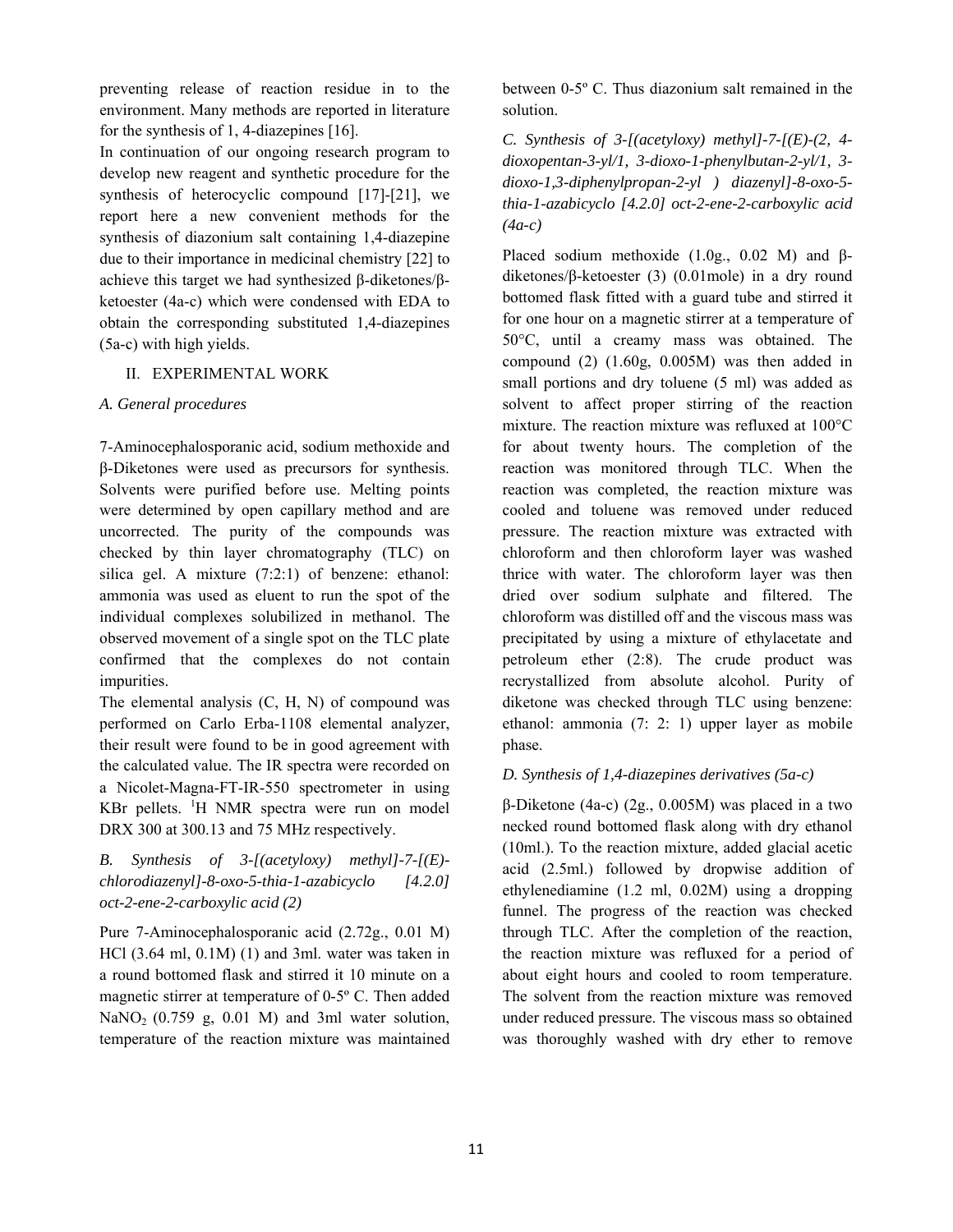unreacted β-diketone, and finally a dry powdered mass was obtained. The crude product was crystallized from acetone. Purity of the compound was checked through TLC using upper layer of benzene: ethanol: ammonia (7: 2: 1) as the mobile phase. Physical and analytical data of compound 4a-c are shown in Table I.

Table I Physical and Analytical Data of Compound

| Compound | R1              | R <sub>2</sub>   | <b>Melting</b><br>point<br>$\rm ^{0}C$ | Yields% | Molecular<br>formula      |
|----------|-----------------|------------------|----------------------------------------|---------|---------------------------|
| 4a       | CH <sub>3</sub> | CH <sub>3</sub>  | 175                                    | 45      | $C_{15}H_{17}N_3O_7S$     |
| 4b       | CH <sub>3</sub> | $C_6H_5$         | 180                                    | 60      | $C_{20}H_{19}N_3O_7S$     |
| 4c       | $C_6H_5$        | $\rm ^{2}6H_{5}$ | 185                                    | 50      | $C_{25}H_{21}N_{3}O_{7}S$ |



Scheme – 1

## *E. Spectral Data*

 $3-\left[\frac{\text{acetyloxy}}{\text{methyl}}\right]$  -7- $\left[\frac{\text{E}}{\text{C}}\right]$ -(5,7-dimethyl-3,6dihydro-2H-1,4-diazepine-6-yl)diazenyl]-8-oxo-

5thia-1-azabicyclo [4.2.0.] oct-2-ene-2-carboxylic acid (**5a)**

<sup>1</sup>H-NMR: 1.951(6H,s, CH<sub>3</sub>,), 3.623(4H,m,N-CH<sub>2</sub>), 2.056 (  $3H_{1}S, CH_3(C=O)$ , 4.504 (2H, s, CH<sub>2</sub>(C=O), 5.362 (1H,s,-CH=), 3.388 ( 2H,dd, S-CH2), 4.996 (1H,d,CH), 5.726 (1H,d,CH).

 $3-[(\text{acetyloxy}) \text{ methyl} - 7-[(\text{E})-(5-\text{phenyl-7-methyl} -$ 2,3-dihydro-6H-1,4-diazepine-6-yl)diazenyl]-8-oxo-5thia-1-azabicyclo [4.2.0.] oct-2-ene-2-carboxylic acid (**5b)** 

 $\mathrm{^1H\text{-}NMR}$ : 7.373-7.747( 5H,m, Ar-H,), 1.982( 6H,s,CH3), 3.543-3.774 ( 4H,m,N-CH2), 2.056 (3H,s,  $CH<sub>3</sub>(C=O)$ , 4.503 (2H,s,-CH<sub>2</sub>(C=O), 5.413 ( 1H,s, CH=), 3.388 (2H,dd, S-CH<sub>2</sub>), 5.009 (1H,d, CH), 5.718(1H,d,CH)

3-[(acetyloxy) methyl-7-[(E)-(5,7-diphenyl-2,3 dihydro-6H-1,4-diazepine-6-yl)diazenyl]-8-oxo-5thia-1-azabicyclo [4.2.0.] oct-2-ene-2-carboxylic acid (**5c)**

1 H-NMR : 7.495-7.785( 10H,m, Ar-H), 3.611-3.727( 4H,m,N-CH2), 2.056 ( 3H,s,CH3(C=O),4.503 (2H,s,- CH2(C=O), 5.413 ( 1H,s, -CH=), 3.388 (2H,dd,S-CH2), 5.009 (1H,d,CH), 5.718(1H,d,CH)

### III. BIOLOGICAL ACTIVITY

## *A. Antibacterial Activity*

The antibacterial activity of newly synthesized complex was tested in vitro against two Grampositive bacteria Staphylococcus aureus (MSSA 22) and Bacillus subtilis (ATCC 6051) and two Gramnegative bacteria Escherichia Coli (K 12) and Pseudomonas aeruginosa (MTCC 2488) strains using disc diffusion method. The discs measuring 5 mm in diameter were prepared from Whatmann No. 1 filter paper sterilized by dry heat at 140 ºC for 1 h. The sterile discs previously soaked in a concentration of the test complex were placed in a nutrient agar medium. The plates were invested and kept in an incubator for 24 h at 37 ºC. The inhibition zone thus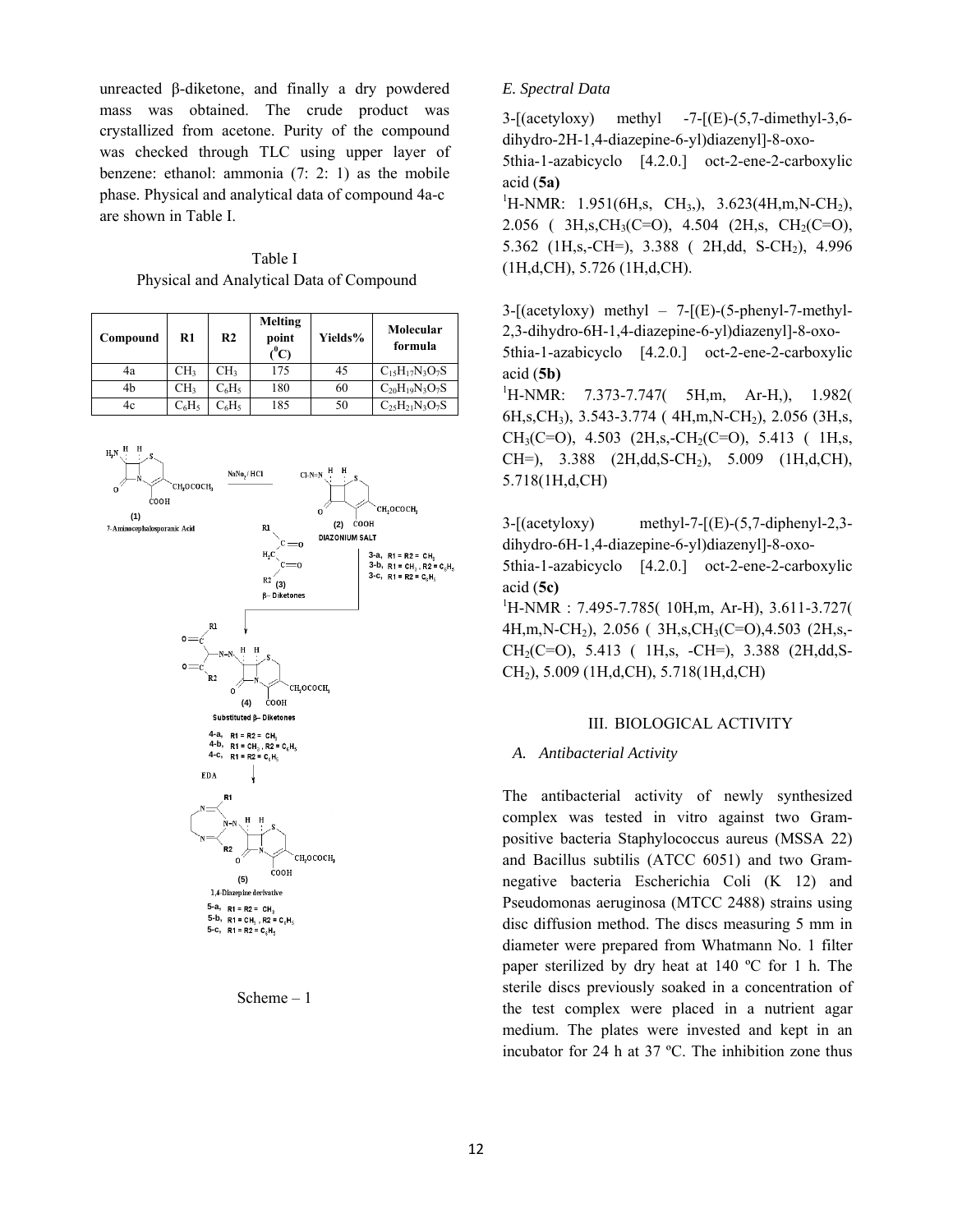formed was measured (in mm) after 24 h. The screening was performed for 100 lg/ml concentration of test 5a,5b and 5c compound and antibiotic disc, Tetracycline (30 lg/disc, Hi-Media) was used as control. The nutrient broth which, logarithmic serially two fold diluted amount of test CT complex and controls, was inoculated within the range  $10^{-4}$ – $10^{-7}$  $5$ cfu/ml. The cultures were incubated for 24 h at 37 °C and growth was monitored visually and spectrophotometrically like. The lowest concentration (highest dilution) required to arrest the growth of bacteria is regarded as minimum inhibitory concentration (MBC). To obtain the diameter of zone, 0.1 ml volume was taken each and spread on agar plates. The number of colony forming units (cfu) was counted after 24 h of incubation at 35 ºC.

The biological activities of the synthesized CT complex have been studied for its antibacterial and antifungal activities using disc diffusion methodin vitro against two Gram-positive bacteria Staphylococcus auras (MSSA 22) and B. subtilis (ATCC 6051) and two Gram-negative bacteria E. Coli (K 12) and P. aeruginosa at concentration of 100 lg/ml. Tetracycline was used as standard drug for the comparison of bacterial results and screening data are given in table. The newly synthesized CT complex have exerted significant inhibitory activity against the growth of the tested bacterial strains and data reveal that complex have significant influence on the antibacterial profile of S. aureus and B. subtilis. The complex exhibited good inhibitory results against E. coli and P. aeruginosa as reported in Table II.

Table II Antibacterial Activity of Synthesized Compound

| Compound                  | <b>Staphyloc</b><br>occus<br>Aureus | <b>Bacillus</b><br>subtilis | Escherichi<br>a coli | Pseudomonas<br>aeruginosa |
|---------------------------|-------------------------------------|-----------------------------|----------------------|---------------------------|
| 5a                        | $32.5(\pm 1.8)$<br>9)               | 31.0<br>$(\pm 1.09)$        | 29.0<br>$(\pm 0.70)$ | $27.0 \ (\pm 1.33)$       |
| 5b                        | 27.0<br>$(\pm 0.87)$                | 28.0<br>$(\pm 0.82)$        | 25.0<br>$(\pm 1.02)$ | 24.0 $(\pm 0.72)$         |
| 5c                        | 24.10<br>$(\pm 1.20)$               | 23.05<br>$(\pm 0.71)$       | 22.0<br>$(\pm 1.67)$ | $21.0 \ (\pm 0.68)$       |
| Tetracycli<br>ne (stand.) | 35.5<br>$(\pm 0.82)$                | 30.0 $(\pm$<br>0.82)        | 28.0<br>$(\pm 1.40)$ | $24.0 \ (\pm 1.05)$       |

## *B. Antifungal Activity*

The newly synthesized 5a,5b and 5c complex was also screened for its antifungal property against Aspergillus niger (Laboratory isolate), Candida albicans(IQA-109) and Penicilliumsp (Laboratory isolate) in DMSO using standard agar disc diffusion method . The synthesized xxx complex was dissolved in DMSO. All cultures were routinely maintained on Sabouraud's dextrose agar (SDA, Hi-media, Mumbai) and incubated at 28 ºC. Spore of fungal stain lawning was formed from 7 days old culture on sterile normal solution and diluted to obtain approximately105 cfu/ml. The culture was centrifuged at 1000 rpm, pellets was resuspended and diluted in sterile NSS to obtain a viable count 105 cfu/ml. The inoculum of non-sporing fungi C. albicanswas performed by growing the culture in SD broth at 37 ºC overnight. With the help of spreader, 0.1 ml volume of the approximately diluted fungal culture suspension was taken and spread on agar plates. The fungal activity of CT complex was compared with Nystatin (30 lg/disc Hi-Media) as standard drug. The cultures were incubated for 48 h at 37 ºC and the growth was monitored. Antifungal activity was determined by measuring the diameters of the zone (mm) in triplicates sets.

The synthesized 5a, 5b and 5c complex was also examined for its antifungal activity and Nystatin was used as standard drug for comparison of antifungal results. The test CT complex exhibited excellent inhibitory results for A. niger (Laboratory isolate), C. albicans (IQA- 109) and Penicilliumsp (Laboratory isolate) as given in Table III. The data revealed that the CT complex has produced the marked enhancement in the potency as antifungal agent.

Table III Antifungal Activity of Synthesized Compound

| Compound             | Aspergillus niger   | Candida<br>albicans | Penicillium sp.     |
|----------------------|---------------------|---------------------|---------------------|
| 5a                   | $39.20(\pm 0.72)$   | $32.0(\pm 0.76)$    | 44.0 $(\pm 0.75)$   |
| .5 <sub>h</sub>      | 32.0 $(\pm 0.82)$   | $34.0(\pm 0.84)$    | 38.0 $(\pm 0.84)$   |
| 5c                   | 27.10 (0.88)        | $28.0(\pm 0.88)$    | 32.0 $(\pm 0.82)$   |
| Nystatin<br>(stand.) | $26.0 \ (\pm 0.82)$ | $35.3(\pm 1.02)$    | $25.0 \ (\pm 0.88)$ |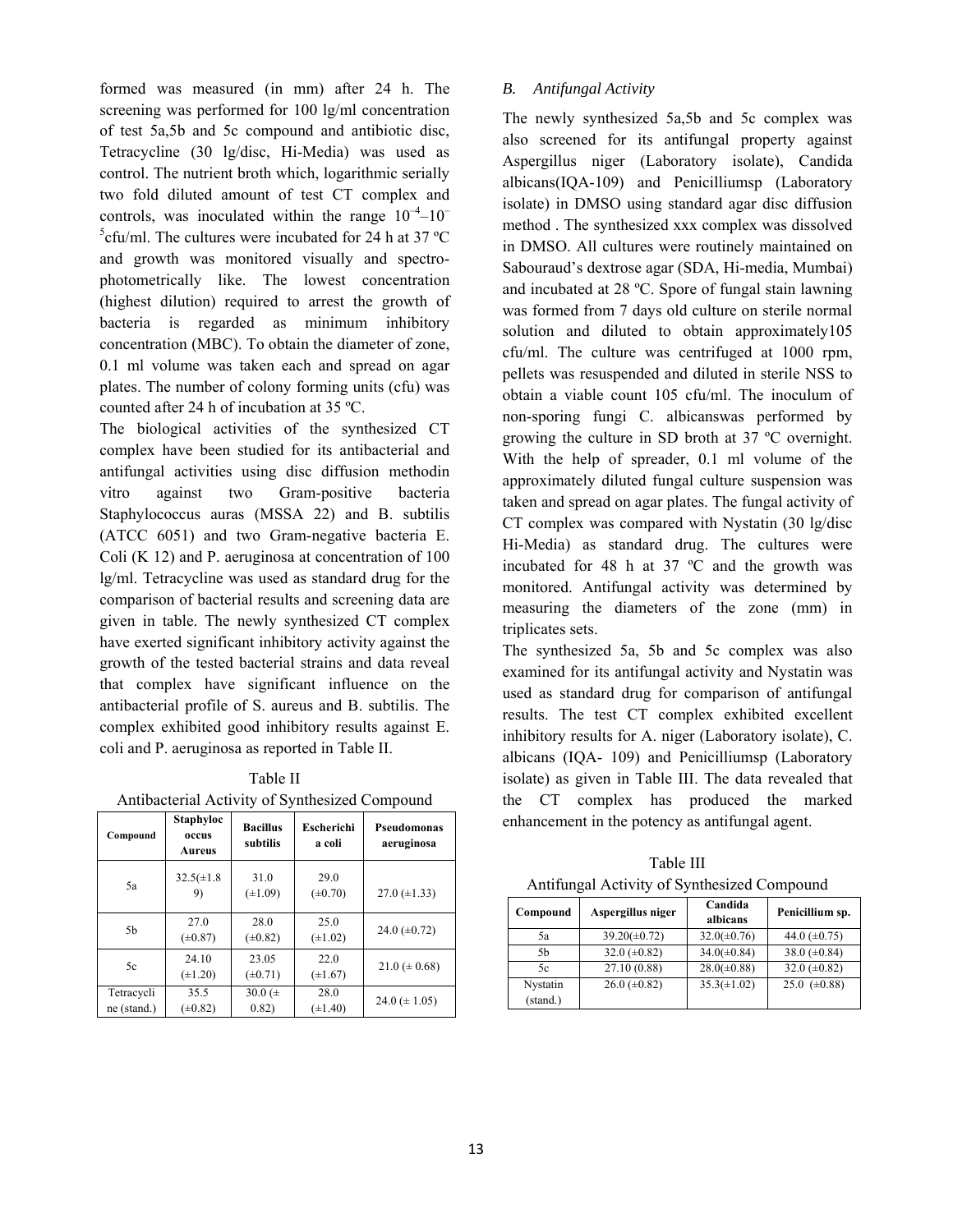## V. CONCLUSION

The new method for the synthesis of 1,4-diazepines were found clean and had operational simplicity. This simple and reproducible method affords various 1,4 diazepines with short reaction times, excellent yields and without the formation of undesirable by products. The synthesized compound evaluated (5a-c) shows antifungal, antimicrobial and anthelmintic activities. More extensive study is needed to confirm the preliminary results and mode of action studied are required to be able to optimize the effectiveness of this series of compound (5a-c).

7-aminocephalosporanic acid (7-ACA) (1) was diazotized with sodium nitrite and Hydrochloric acid and water to obtain Diazonium salt.(2). The condensation reaction of compound (2) with various β-diketones/ β-ketoesters(3a-c) in the presence of sodium methoxide yields corresponding substituted β-diketones/ β-ketoesters (4a-c). The compound (4ac) were characterized by elemental analysis and spectral studied.(Table 1,2) compound (4a-c) on the reaction with EDA to affords substituted 1,4 diazepine (5a-c). Scheme-1

#### VI. ACKNOWLEDGEMENT

The authors sincerely thanks Head, Department of Chemistry Shree Varshney College, Aligarh for Providing laboratory facility and also thanks full for Head, Department of Chemistry St.John College, Agra for providing IR, NMR and spectral data.

#### VII. REFERENCES

- [1] Yamada C, Kijima K, Ishihara S, Miwa C, Wada K, Okada T, Fukuyama K, Kumagai H, Suzuki H.,*Appl Environ Microbiol.* 2008 Jun; 74(11):3400-9. Epub 2008 Apr 4.
- [2] Gian L. Biagi, Maria C. Guerra, Anna M. Barbaro,Maria F. Gamba, *J. Med. Chem.*, 1970, 13 (3), pp. 511– 516, May 1970
- [3] Aldo Balsamo, Silvia Barontini, Federico Calvani, Daniela Gentili, Marco Macchia, Armando Rossello, Enza Di Modugno, Antonio Felici Bioorganic & Medicinal *Chemistry Letters* Volume 9, Issue 7, 5 April 1999, pp.1035-1040
- [4] Strokbroekx R A Eur Pat *Chem.Abstr.* 1989-1990, Appl EP 320 032, 112, 3587y
- [5] Phillips O A, Murthy KSK, Ciakpui C Y and Knaus EE *Can.J.Chem* 1999, 77, 216
- [6] Childress S J and Gluckman M J *Pharm. Sci* 1964, 53 577
- [7] Antoine M, Barreu M, Desconclosis J F, Girard P and Picaut G Eur. Pat. Appl. EP, *Chem. Abstr.* 1990, 114, 14339
- [8] Vcentini C B Guarneri M, Scatturiun A, Giori P and Heilman W *Farmaco* 1996, 51 609
- [9] Krezel I, MikiciukOlasic E, Zurek E and Glowka M L *Pharma. Pharmacol. Commum* 1999, 5, 485
- [10] Chiba k, yamamoto K, Miyamoto K, Nakano J, Matsumoto J, Nakamura S and Nakada K, Jpn, KaiokkyoKoho *Chem, Abstr.* JP 03m 223, 289 [91, 223, 289] Cl. CO7D 495/04), 02 Oct, 1991, Jp appl. 89/320, 175 08 Dec. 1989, 11pp; 1992, 116 59403a
- [11] Casals J and Tenzel S *Lipids* 1991. 26, 1157
- [12] Gorlizer K, Wolpert C, Rubsamen-Waigmann H, Suhartono H, Wang L and Immelmann A *Arch. Pharma.* 1995; 328, 273
- [13] Kon T, Sato S, Morie T, Ito T and Noshida N JpnKokaiTokkyoKohoJp 1991 03, 223, 265; 1992 *Chem. Abstr* 116 59412c
- [14] Bunnage M L, Mathias J P, Street D S and Wood A 28 Oct, *Chem, Abstr.* PCT Int Appl.Wo 9954, 333, (ClCO7D, 487/14), 30Jun.1998 G.B. Appl. 1998/140 187 221 pp; 1999
- [15] Sternbach LH, Randall LO, Banziger RF, Lehr H (1968) In: Burger A (ed) "Drugs affecting the central nervous Systems," *Medicinal research Series*, vol 2. Marcal Dekker Inc., New York, pp 237-289
- [16] EL-Kashef H, Rathelot P, Vanelle P, Rault S(2007) "the synthesis of yrrolovenzo [b] thienol [1,4] diazepines," *Monatshefte fur Chemie* 138:469-476
- [17] Kumar R, Joshi YC (2007a) "Synthesis of novel 1,4 diazepine derivatives from β-diketones/β-ketoesters and antimicrobial activity," *Org Chem* 3:37-39
- [18] Kumar R, Joshi YC (2007b) "Synthesis and biological activity of 3H-1,5-benzodiazepine derivatives," *J Indian Chem Soc* 84: 1261-1265
- [19] Kumar R, Joshi YC (2007) "Synthesis, spectral studies and biological activity of 3H-1,5-benzodiazepine derivatives," *Arkivoc xiii:* 142-149
- [20] Kumar R, joshi YC (2009) "Synthesis, antimicrobial and antifungal activities of novel 1H-1, 4-diazepine containing pyrazolopyrimidinone moiety,"*J Chem Sci* 121: 497-502
- [21] Kumar R, Joshi YC (2010) "Synthesis, spectral studies and biological activities of 1H-1, 4-diazepine derivatives," *Indian J Chem* 49B:84-88